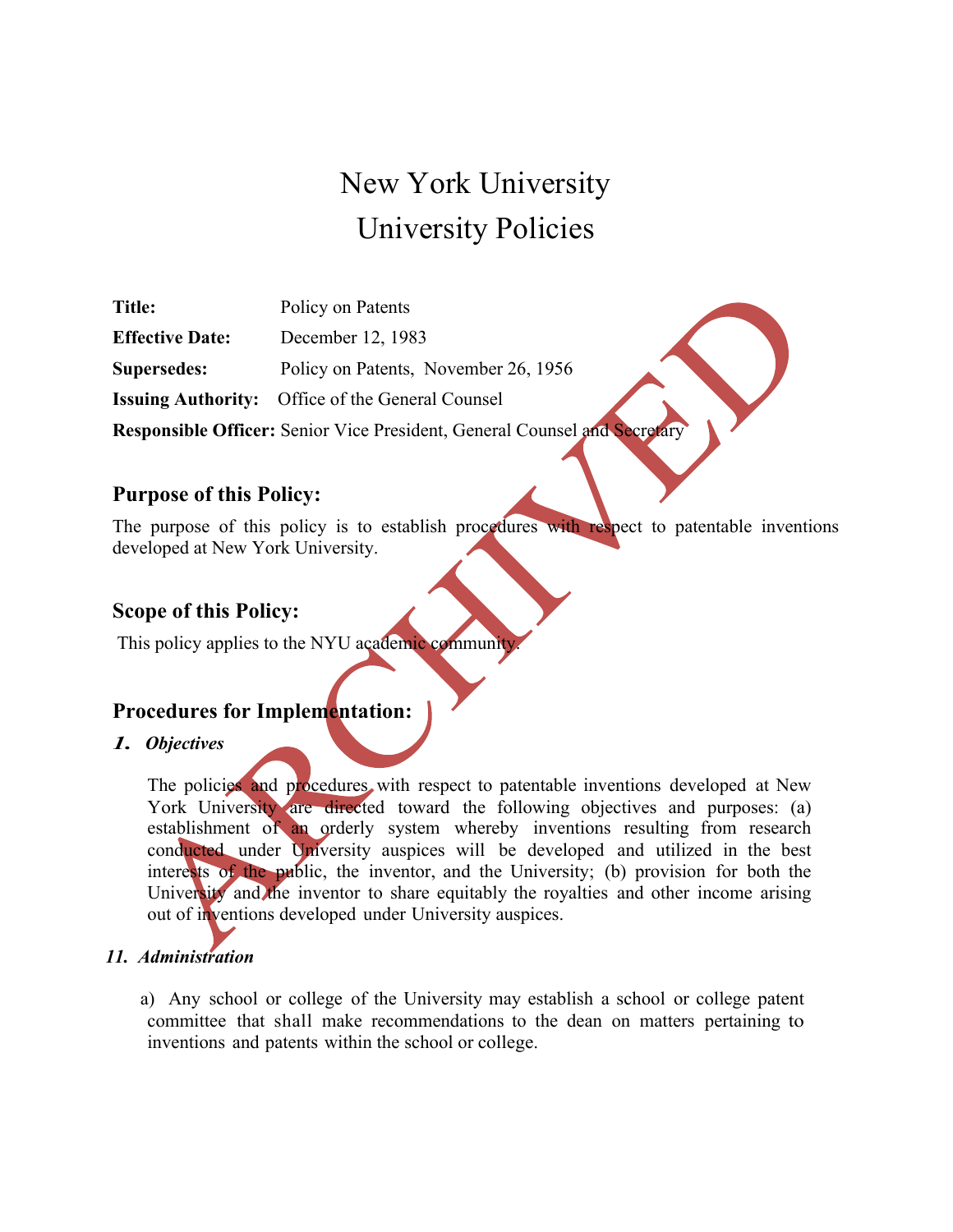b) The recommendations of the school or college shall be subject to the general oversight of the University Sponsored Research Committee and approval by the Chancellor of the University.

#### *III. Contract with University Patents,Inc.*

- a) The University, exclusive of the Medical Center, has entered into an agreement with University Patents, Inc., a patent management firm engaged in the business of promoting patentable inventions, whereby the University will submit to University Patents, Inc., any invention to which the University has acquired or has the right to acquire title and rights to commercial exploitation and which the University believes may be patentable and should be developed for use public. Such invention may or may not be accepted by University Patents, Inc., depending upon the evaluation of the invention made by University Patents, Inc.;
- b) Upon accepting an invention (i) University Patents, Inc., acquires sole right and title, subject to contractual obligations of the University, to the invention and all patents obtained thereon; (ii) University Patents Inc., uses its best efforts to obtain a patent on and to license the invention; (iii) University Patents, Inc., pays to the University a certain portion of the royalties or other income arising from the invention as set forth in the agreement with University Patents, Inc.;
- c) Copies of the agreement between the University and University Patents, Inc. are kept on file in the Office of the Chancellor.

Research is an integral part of the educational program at New York University. Such activity, stemming from the interests of the University staff, is part of the staffs regular employment, and, in some instances, is covered by contractual arrangements with sponsors. In the latter situation, patent and invention rights of the inventor and the University are generally defined.

The next two sections, IV and V, of this Patent Policy delineate procedures for processing inventions developed under these two different sets of circumstances: (a) inventions developed by faculty, staff, and students and (b) inventions developed on University research projects and sponsored research projects.

## *IV. Inventions Developed by Faculty, Staff, and Students*

 a)As a condition of either employment or continued employment by the University, or the receipt or continued receipt by a student of support from or through the University, every member of the faculty or research staff, or other employee or student shall promptly after discovery submit to the Office of Sponsored Programs or to his or her school or college committee if one exists, any invention, which reasonably could be considered patentable, developed by him or her, or with some other person, either in the course of his or her employment by the University or in connection with research or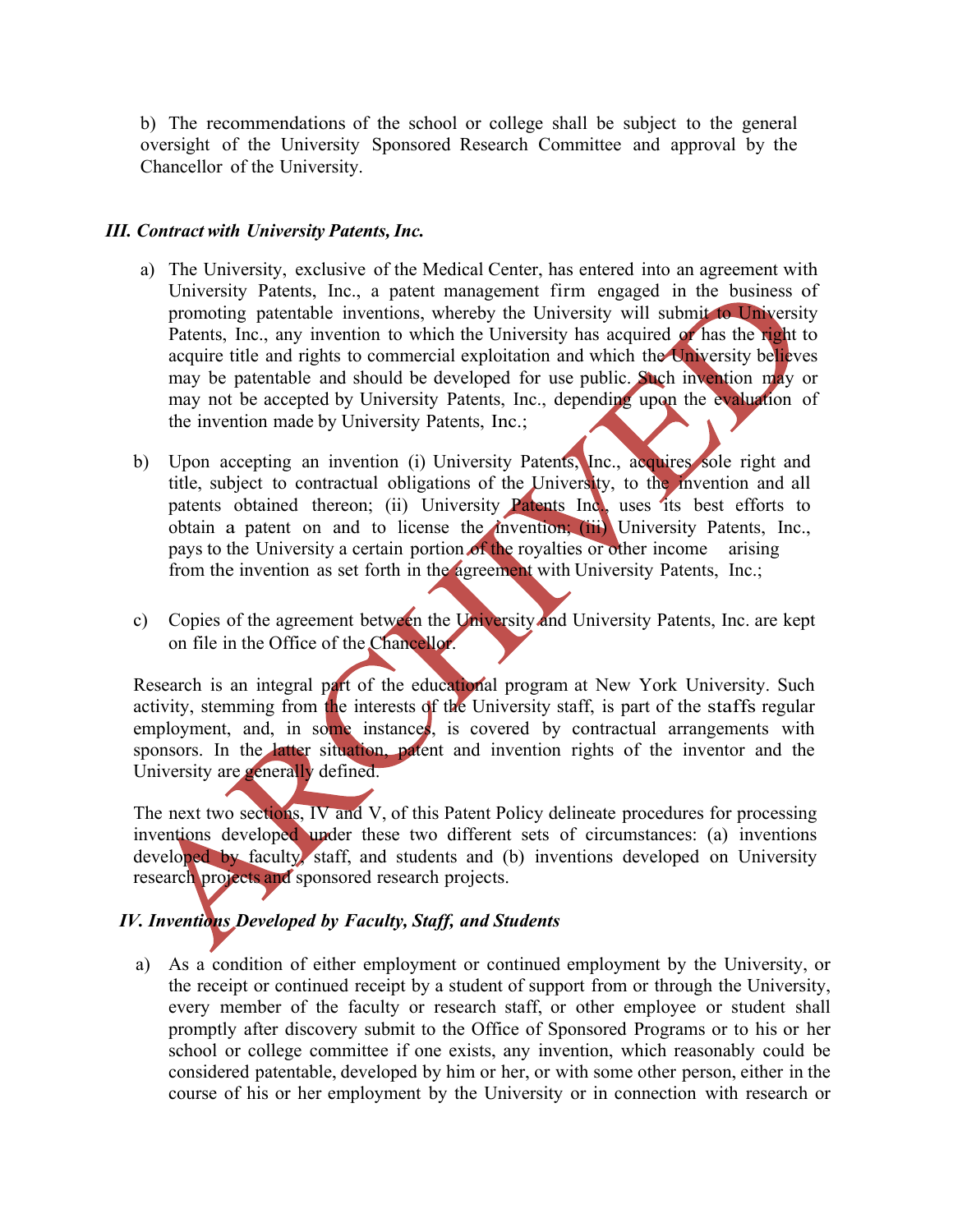related activities as a student. The University shall offer the invention to University Patents, Inc., pursuant to the terms of the aforementioned agreement between it and the University; or shall offer said invention to some other entity under similar conditions; or shall take other steps to evaluate and exploit the invention; or declare its lack of interest to the inventor within a reasonable time. In the event the University rejects the invention, it shall become the property of the inventor or inventors, subject, however, to the limitations set forth in paragraph (f) hereof.

- b) The term "in the course of his or her employment by the University" shall not, however, include activities arising in approved consulting work.
- c) If such invention is accepted by University Patents, Inc., or other entity, both the University and the inventor or inventors thereof shall assign all their right, title, and interest in the invention to University Patents, Inc., or to said other entity, and the invention shall become the sole property of University Patents, Inc., or of said other entity, pursuant to the terms of the aforesaid agreement between the University and University Patents, Inc., or between the University and said other entity, as the case may be. Should the University itself choose to exploit the invention, the inventor or inventors shall assign all right, title, and interest in the inventions to the University. Regardless of the identity of the assignee, the inventor or inventors shall at all times cooperate with the assignee in patenting and exploiting the invention.
- d) The University shall pay to the inventor or inventors, his, her, or their heirs, executors, administrators, or assigns a portion of the net proceeds paid to the University, and such portion shall consist of and be computed exclusively from money received by the University from University Patents, Inc., or other entity and arising out of commercial exploitation of the invention. The University shall establish rules and procedures for determining what portion of the monies paid to the University by University Patents, Inc., or other entity and arising out of a particular invention shall be paid to the inventor or inventors of such invention. All decisions of the University determining the payments to be made to a particular inventor and the reasons for such decision shall be set forth in writing. The inventors' collective share of such net proceeds received by the University from the invention shall ordinarily be fifty percent (50%). Royalties and other income shall, where appropriate, be allocated and expended by the University in accordance with federal regulations governing the use of such funds. Where an invention is developed by more than one person, the inventors shall decide among themselves their respective shares of the inventors' collective share of net proceeds and shall provide to the Office of Sponsored Programs a written agreement signed by all of the inventors designating their respective shares and authorizing the University to make payments in accordance therewith. One-third of the net proceeds retained by the University shall be allocated to the department in which the invention was made, one third to the school or college in which the invention was made, and one third to the University.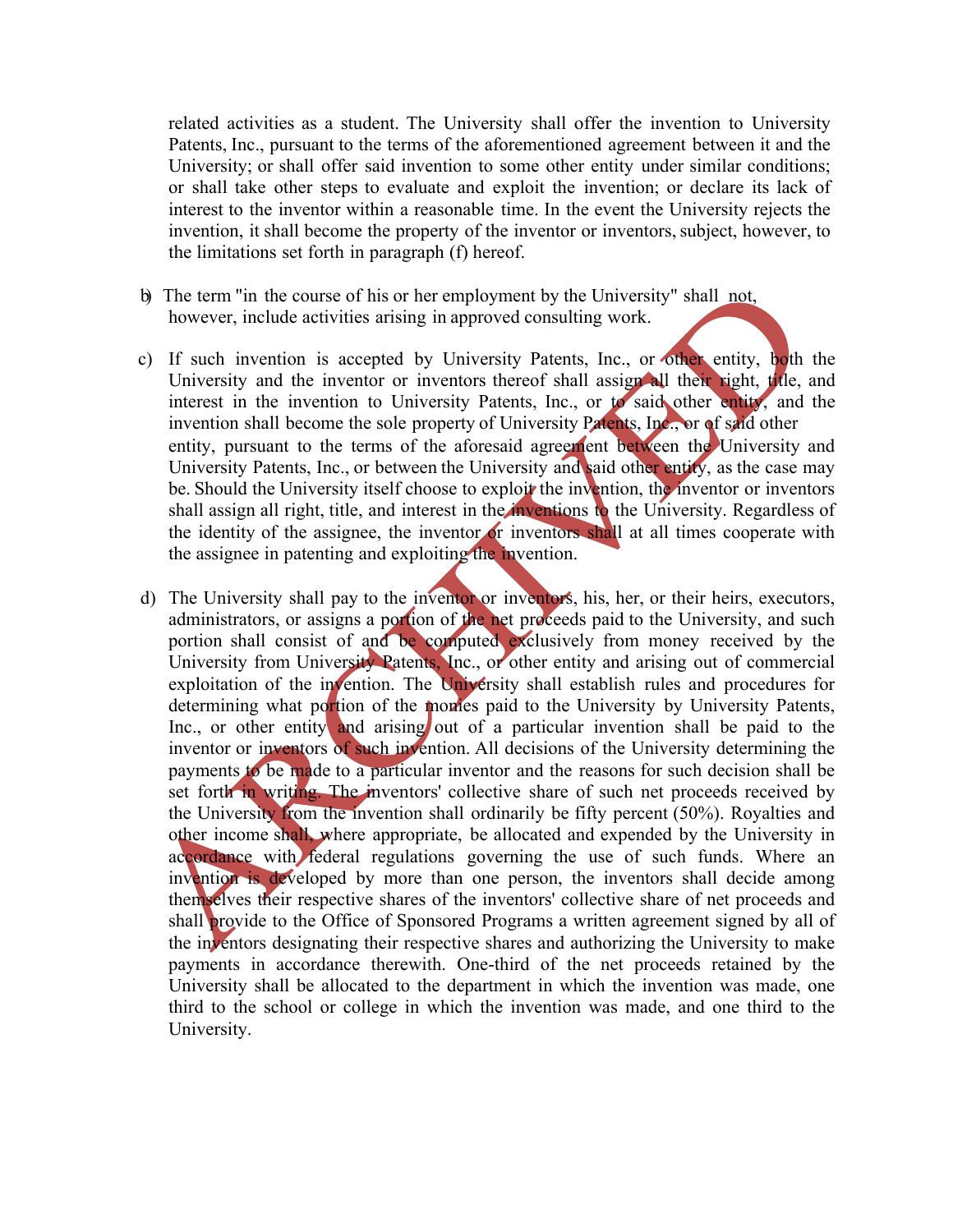- e) The payments to which any inventor shall be entitled hereunder shall be made within ninety (90) days after the receipt by the University of the monies derived from his or her invention during the year. In addition the University shall furnish the inventor or inventors with a copy of the statement of activity and computation furnished to the University by University Patents, Inc., or other entity, pursuant to its contract with the University.
- f) In the event University Patents, Inc., or other entity shall reject an invention submitted to it, the Office of Sponsored Programs, with the approval of the Chancellor, may nevertheless, on behalf of the University determine to pursue the exploitation of such invention and shall so indicate by notice mailed to the inventor or inventors within a reasonable time after receipt of notice of the rejection by University Patents, Inc., or other entity. In such event, the inventor or inventors shall assign all their right, title, and interest in the invention to New York University, which shall diligently pursue the exploitation of the invention. The invention shall become the sole property of the University, and the provisions of paragraphs (d) and (e) hereof shall be applicable with respect to the distribution of all monies received by the University and arising out of commercial exploitation of the invention.

If the invention is rejected by *University Patents*, Inc., or other entity, and the University shall thereafter in writing decline to exploit said invention or fail to pursue diligently its exploitation after written demand by one or more of its inventors to do so, the University shall be deemed to have waived its rights in the invention. The inventor or inventors shall then be free to take such action as he or she or they deem desirable to obtain a patent upon the invention and otherwise exploit and develop such invention. In no event shall the inventor or inventors use the name of the University in exploiting the invention without the consent of the University.

#### *V. Inventions Developed on University Research Projects and Sponsored Research Projects*

- a) The University conducts special research projects which may be sponsored (i) by the University through special appropriation; (ii) by some other person, corporation, or governmental agency under an agreement with the University. Such special research projects are understood to be those which operate under contractual agreements or Memoranda of Understanding.
- b) No person shall be assigned to any special research project as defined above unless he or she shall first sign a written statement that he or she agrees (i) to be bound by the terms of any contract or agreement between the University and any person, corporation, or other agency sponsoring such special research project to the extent that the terms of such agreement provide for the disposition of inventions developed in connection therewith, or in the absence of any such contract or agreement (ii) to be bound by the provisions of Part IV hereof with respect to any invention developed by him or her, either alone or in conjunction with some other person, as a result of his or her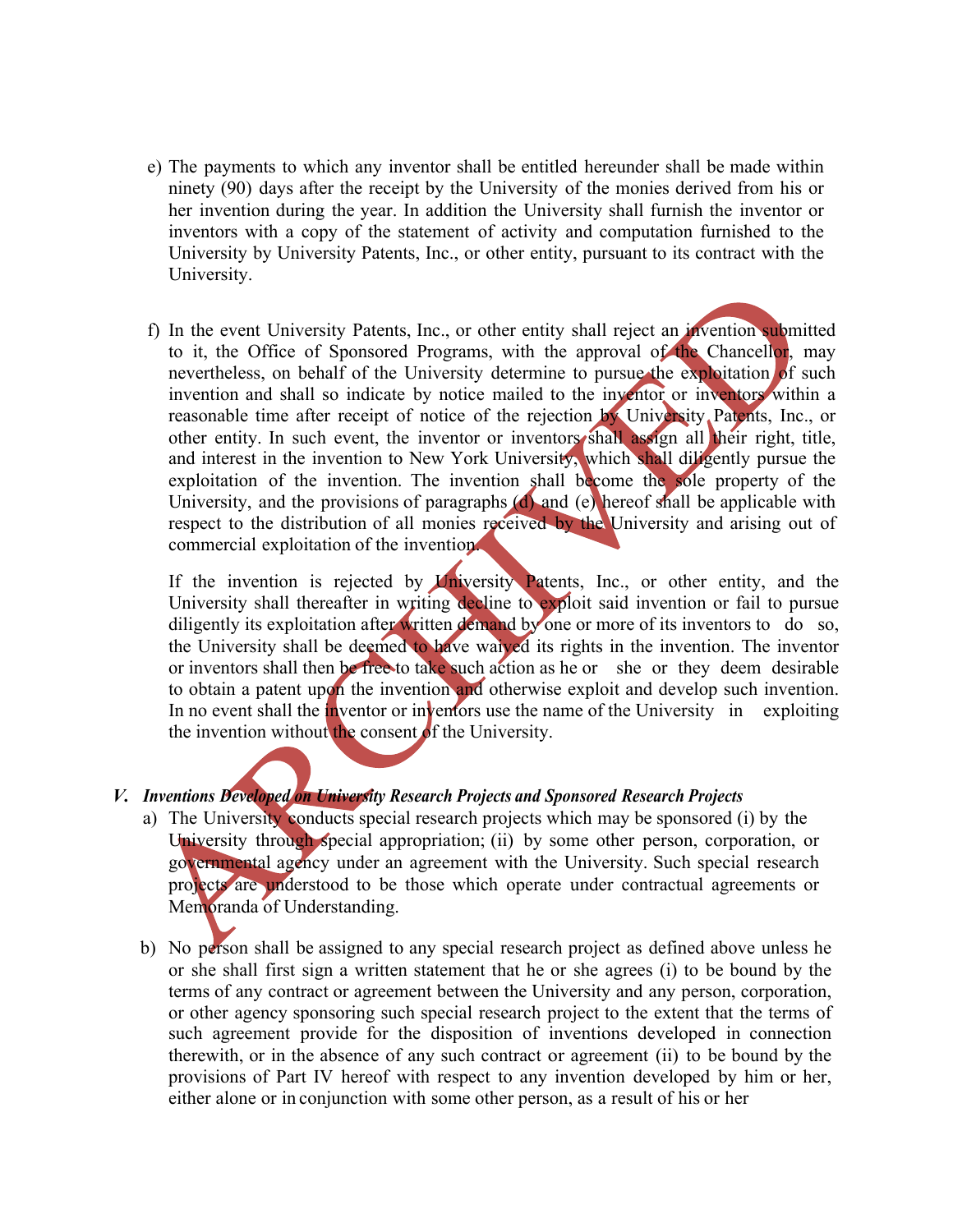assignment to such special research project; and (iii) to submit and such invention to the Office of Sponsored Programs to be processed pursuant to the procedure set forth in Part IV above.

**Policy Definitions:** N/A

**Related Policies:** N/A

#### **Notes:**

1. Dates of official enactment and amendments: The Statement of Policy on Patents has not been revised for the current edition. The University is not currently a party to a contract with University Patents, Inc. The University's patent and licensing activities are managed by the Office of Industrial Liaison (see the University Directory for contact information).

2. History: Policy amended through December, 1983

3. Cross References: N/A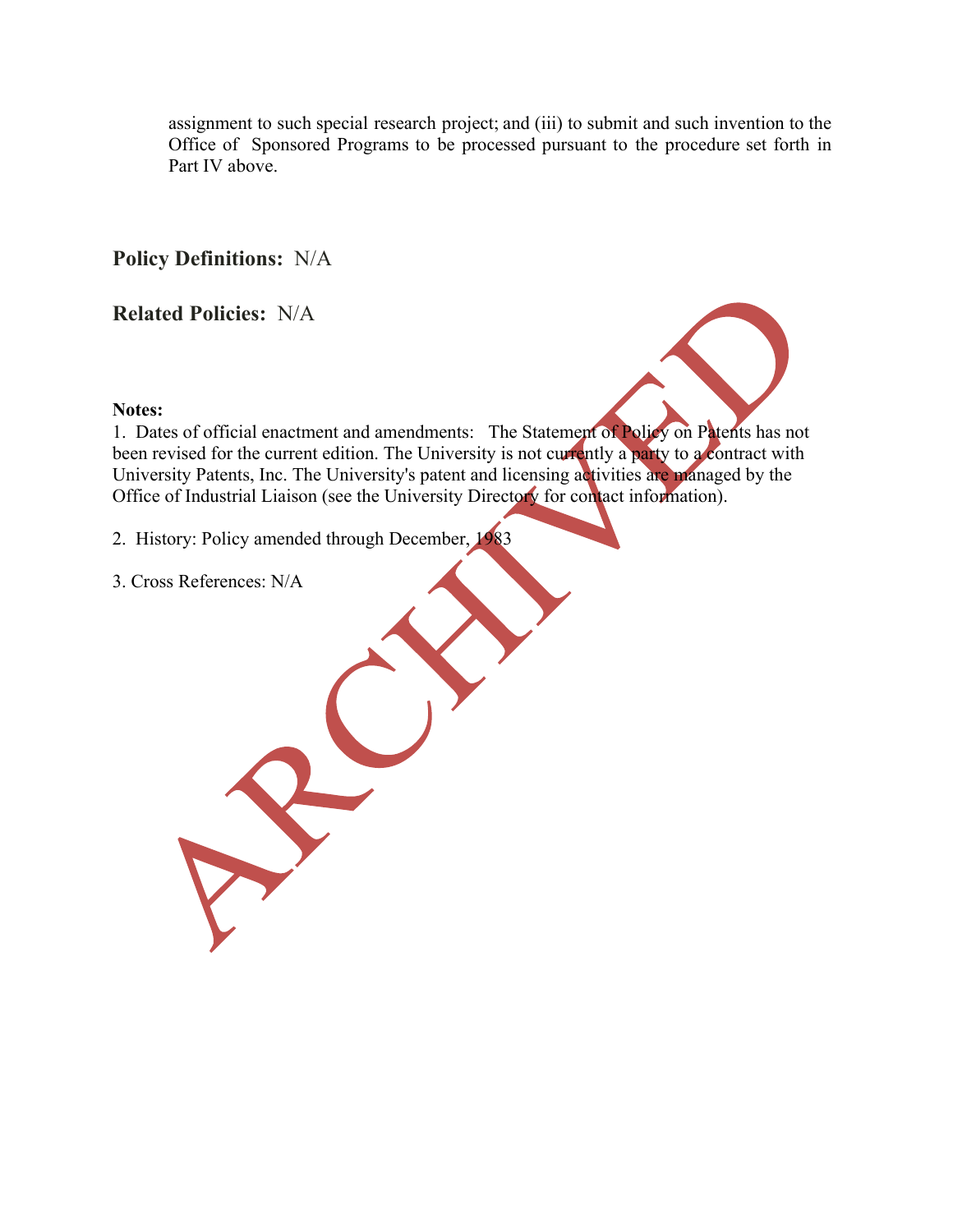**PRODUCTION**